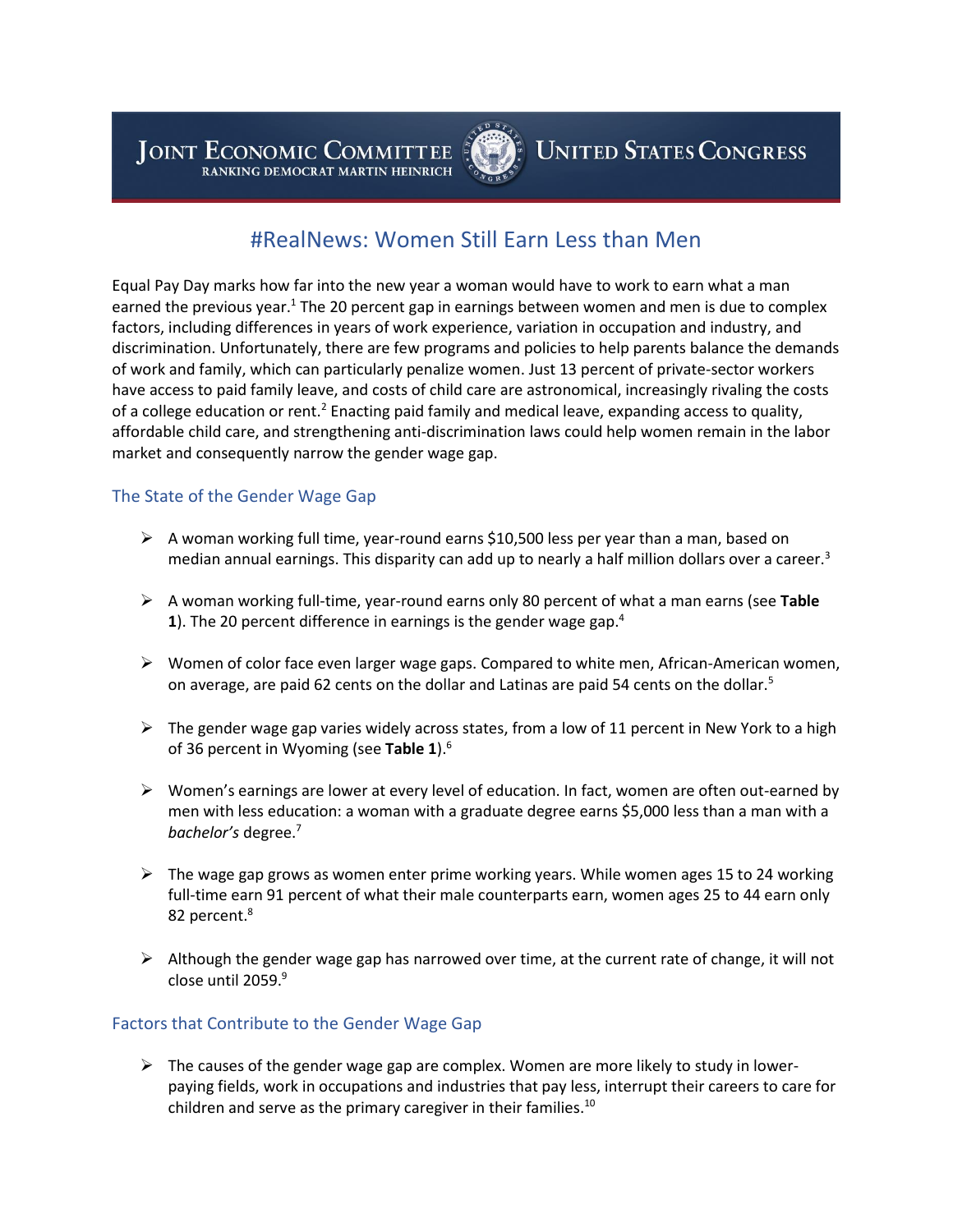- $\triangleright$  Still, of the 120 occupations with enough men and women to make a comparison, women earn as much as or more than men in only four. $11$  In addition, occupation and industry choice are not made in a vacuum: discrimination and societal norms may be driving women into less well-paid areas of work.
- $\triangleright$  Accounting for observable factors such as variation in occupation and industry still leaves around 40 percent of the wage gap unexplained, which could reflect discrimination.<sup>12</sup>
- $\triangleright$  The lack of basic supports to help parents balance work and family makes it difficult to remain in the workforce and widens the gender wage gap. Just 13 percent of private-sector workers have access to paid family leave and 10 percent have access to child care through their employers. Child care costs are increasingly prohibitive, with infant care ranging from a low of \$5,045 a year in Mississippi to a high of \$22,658 in Washington, DC.<sup>13</sup>

#### The Broader Costs of Gender Pay Inequality

- $\triangleright$  American families depend on women's earnings. In families with household income below \$72,000 and a mother working outside the home, women contribute nearly 66 percent of their family's total income.<sup>14</sup> Approximately 34 percent of families with a working mother depend solely on the mother's wages.<sup>15</sup>
- $\triangleright$  Lower career earnings affect income in retirement. Median income for women ages 65 and older (\$18,250) is 42 percent less than the median income for men in the same age group  $(531,372).$ <sup>16</sup> Women 75 years and older are almost twice as likely as men to live in poverty.<sup>17</sup>
- $\triangleright$  If women received equal pay with comparable men, the poverty rate among working women would fall in half from 8.2 percent to 4.0 percent, and GDP would have been \$482 billion higher in 2014.<sup>18</sup>
- $\triangleright$  Women's increased participation in the paid labor force has been a major driver of economic growth in recent decades. According to the Council of Economic Advisers, the U.S. economy is \$2.0 trillion bigger today than it would have been if women had not increased their participation and hours since 1970.<sup>19</sup> According to the OECD, the U.S. economy would be 5 percent larger in 2030 if the gap between men's and women's labor force participation were cut in half.<sup>20</sup>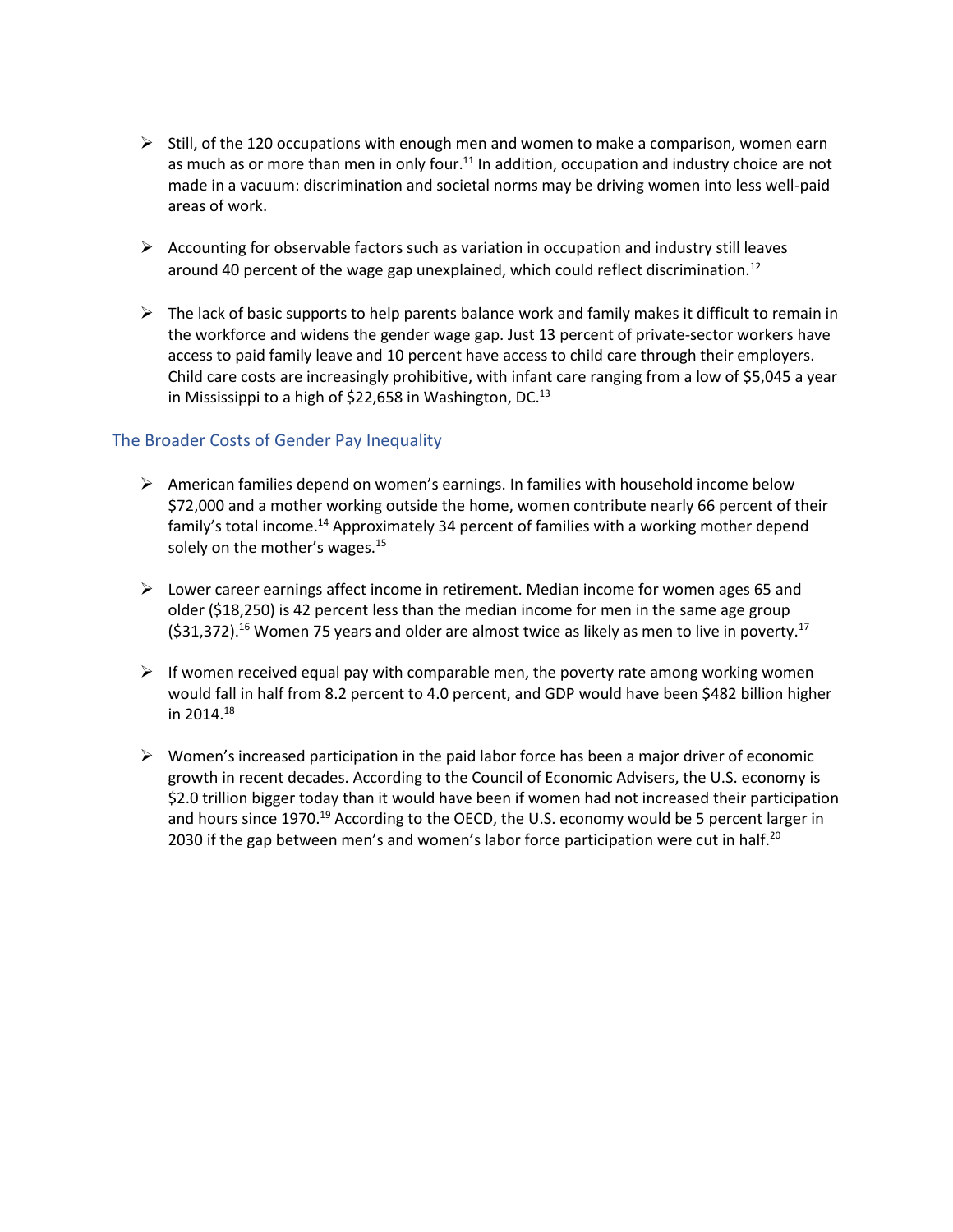| <b>Table 1. Gender Wage Gap by State</b>                                                                                             |                                                               |  |              |                                                                                     |                        |                      |              |  |  |  |
|--------------------------------------------------------------------------------------------------------------------------------------|---------------------------------------------------------------|--|--------------|-------------------------------------------------------------------------------------|------------------------|----------------------|--------------|--|--|--|
| <b>Rank</b>                                                                                                                          |                                                               |  | <b>State</b> | <b>Women's</b><br><b>Median</b>                                                     | Men's<br><b>Median</b> | <b>Earnings</b>      |              |  |  |  |
|                                                                                                                                      |                                                               |  |              |                                                                                     | <b>Earnings</b>        | <b>Earnings</b>      | <b>Ratio</b> |  |  |  |
|                                                                                                                                      |                                                               |  |              | 1 New York                                                                          | \$46,208               | \$52,124             | 89%          |  |  |  |
|                                                                                                                                      |                                                               |  |              | 2 Delaware                                                                          | \$45,192               | \$51,037             | 89%          |  |  |  |
|                                                                                                                                      |                                                               |  |              | 3 Florida                                                                           | \$35,604               | \$41,105             | 87%          |  |  |  |
|                                                                                                                                      |                                                               |  |              | 4 District of Columbia                                                              | \$62,191               | \$72,230             | 86%          |  |  |  |
|                                                                                                                                      |                                                               |  |              | 5 North Carolina                                                                    | \$36,113               | \$42,039             | 86%          |  |  |  |
|                                                                                                                                      | <b>Better</b>                                                 |  |              | 6 Rhode Island<br>7 California                                                      | \$44,050<br>\$43,335   | \$51,368<br>\$50,562 | 86%<br>86%   |  |  |  |
|                                                                                                                                      |                                                               |  |              | 8 New Mexico                                                                        | \$35,070               | \$41,440             | 85%          |  |  |  |
|                                                                                                                                      |                                                               |  |              | 9 Hawaii                                                                            | \$40,434               | \$48,074             | 84%          |  |  |  |
|                                                                                                                                      |                                                               |  |              | 10 Vermont                                                                          | \$40,173               | \$47,960             | 84%          |  |  |  |
|                                                                                                                                      |                                                               |  |              | 11 Nevada                                                                           | \$36,565               | \$43,681             | 84%          |  |  |  |
|                                                                                                                                      |                                                               |  |              | 12 Maryland                                                                         | \$50,635               | \$60,591             | 84%          |  |  |  |
|                                                                                                                                      |                                                               |  |              | 13 Arizona                                                                          | \$37,084               | \$44,421             | 83%          |  |  |  |
|                                                                                                                                      |                                                               |  |              | 14 Massachusetts                                                                    | \$51,343               | \$61,761             | 83%          |  |  |  |
|                                                                                                                                      |                                                               |  |              | 15 Connecticut<br>16 Kentucky                                                       | \$50,802<br>\$35,294   | \$61,666<br>\$43,037 | 82%<br>82%   |  |  |  |
|                                                                                                                                      |                                                               |  |              | 17 New Jersey                                                                       | \$50,373               | \$61,462             | 82%          |  |  |  |
|                                                                                                                                      |                                                               |  |              | 18 Minnesota                                                                        | \$42,137               | \$51,979             | 81%          |  |  |  |
|                                                                                                                                      |                                                               |  |              | 19 Tennessee                                                                        | \$34,427               | \$42,525             | 81%          |  |  |  |
|                                                                                                                                      |                                                               |  |              | 20 South Carolina                                                                   | \$34,182               | \$42,238             | 81%          |  |  |  |
|                                                                                                                                      |                                                               |  |              | 21 Oregon                                                                           | \$38,774               | \$48,001             | 81%          |  |  |  |
|                                                                                                                                      |                                                               |  |              | 22 Colorado                                                                         | \$41,690               | \$51,628             | 81%          |  |  |  |
|                                                                                                                                      |                                                               |  |              | 23 Georgia                                                                          | \$36,650               | \$45,396             | 81%          |  |  |  |
|                                                                                                                                      |                                                               |  |              | <b>United States</b>                                                                | \$40,742               | \$51,212             | 80%          |  |  |  |
|                                                                                                                                      |                                                               |  |              | 24 Illinois                                                                         | \$41,327               | \$52,161             | 79%          |  |  |  |
|                                                                                                                                      |                                                               |  |              | 25 Washington                                                                       | \$44,422               | \$56,215             | 79%          |  |  |  |
|                                                                                                                                      |                                                               |  |              | 26 Texas                                                                            | \$36,934               | \$46,791             | 79%          |  |  |  |
|                                                                                                                                      |                                                               |  |              | 27 Pennsylvania<br>28 Arkansas                                                      | \$40,214<br>\$32,003   | \$50,976<br>\$40,570 | 79%<br>79%   |  |  |  |
|                                                                                                                                      |                                                               |  |              | 29 Nebraska                                                                         | \$36,834               | \$46,763             | 79%          |  |  |  |
|                                                                                                                                      |                                                               |  |              | 30 Maine                                                                            | \$36,841               | \$46,934             | 78%          |  |  |  |
|                                                                                                                                      |                                                               |  |              | 31 Wisconsin                                                                        | \$38,594               | \$49,306             | 78%          |  |  |  |
|                                                                                                                                      |                                                               |  |              | 32 South Dakota                                                                     | \$33,268               | \$42,605             | 78%          |  |  |  |
|                                                                                                                                      |                                                               |  |              | 33 Alaska                                                                           | \$43,455               | \$55,752             | 78%          |  |  |  |
|                                                                                                                                      |                                                               |  |              | 34 Missouri                                                                         | \$35,759               | \$45,897             | 78%          |  |  |  |
|                                                                                                                                      |                                                               |  |              | 35 Virginia                                                                         | \$42,342               | \$54,392             | 78%          |  |  |  |
|                                                                                                                                      |                                                               |  |              | 36 lowa                                                                             | \$36,264               | \$47,298             | 77%          |  |  |  |
|                                                                                                                                      |                                                               |  |              | 37 Kansas<br>38 New Hampshire                                                       | \$36,671<br>\$43,172   | \$47,864<br>\$56,525 | 77%<br>76%   |  |  |  |
|                                                                                                                                      |                                                               |  |              | 39 Alabama                                                                          | \$34,310               | \$45,057             | 76%          |  |  |  |
|                                                                                                                                      | <b>Worse</b>                                                  |  |              | 40 Indiana                                                                          | \$35,753               | \$47,092             | 76%          |  |  |  |
|                                                                                                                                      |                                                               |  |              | 41 Mississippi                                                                      | \$31,110               | \$41,092             | 76%          |  |  |  |
|                                                                                                                                      |                                                               |  |              | 42 Ohio                                                                             | \$37,365               | \$50,051             | 75%          |  |  |  |
|                                                                                                                                      |                                                               |  |              | 43 Michigan                                                                         | \$37,486               | \$50,479             | 74%          |  |  |  |
|                                                                                                                                      |                                                               |  |              | 44 Idaho                                                                            | \$31,808               | \$43,264             | 74%          |  |  |  |
|                                                                                                                                      |                                                               |  |              | 45 Oklahoma                                                                         | \$32,096               | \$43,829             | 73%          |  |  |  |
|                                                                                                                                      |                                                               |  |              | 46 Montana                                                                          | \$33,443               | \$46,123             | 73%          |  |  |  |
|                                                                                                                                      |                                                               |  |              | 47 North Dakota                                                                     | \$37,016               | \$52,031             | 71%          |  |  |  |
|                                                                                                                                      |                                                               |  |              | 48 Utah<br>49 West Virginia                                                         | \$36,060<br>\$31,824   | \$50,741<br>\$45,082 | 71%<br>71%   |  |  |  |
|                                                                                                                                      |                                                               |  |              | 50 Louisiana                                                                        | \$33,832               | \$49,730             | 68%          |  |  |  |
|                                                                                                                                      |                                                               |  |              | 51 Wyoming                                                                          | \$36,064               | \$55,965             | 64%          |  |  |  |
|                                                                                                                                      |                                                               |  |              |                                                                                     |                        |                      |              |  |  |  |
| Source: 2015 American Community Survey 1-Year Estimates and Current Population<br>Survey, 2016 Annual Social and Economic Supplement |                                                               |  |              |                                                                                     |                        |                      |              |  |  |  |
| Notes: Earnings ratio is women's median annual earnings as a percent of men's                                                        |                                                               |  |              |                                                                                     |                        |                      |              |  |  |  |
|                                                                                                                                      |                                                               |  |              | median annual earnings for full-time, year-round work; state data are based on 2015 |                        |                      |              |  |  |  |
| American Community Survey 1-Year Estimates. National data based on Current                                                           |                                                               |  |              |                                                                                     |                        |                      |              |  |  |  |
|                                                                                                                                      | Population Survey, 2016 Annual Social and Economic Supplement |  |              |                                                                                     |                        |                      |              |  |  |  |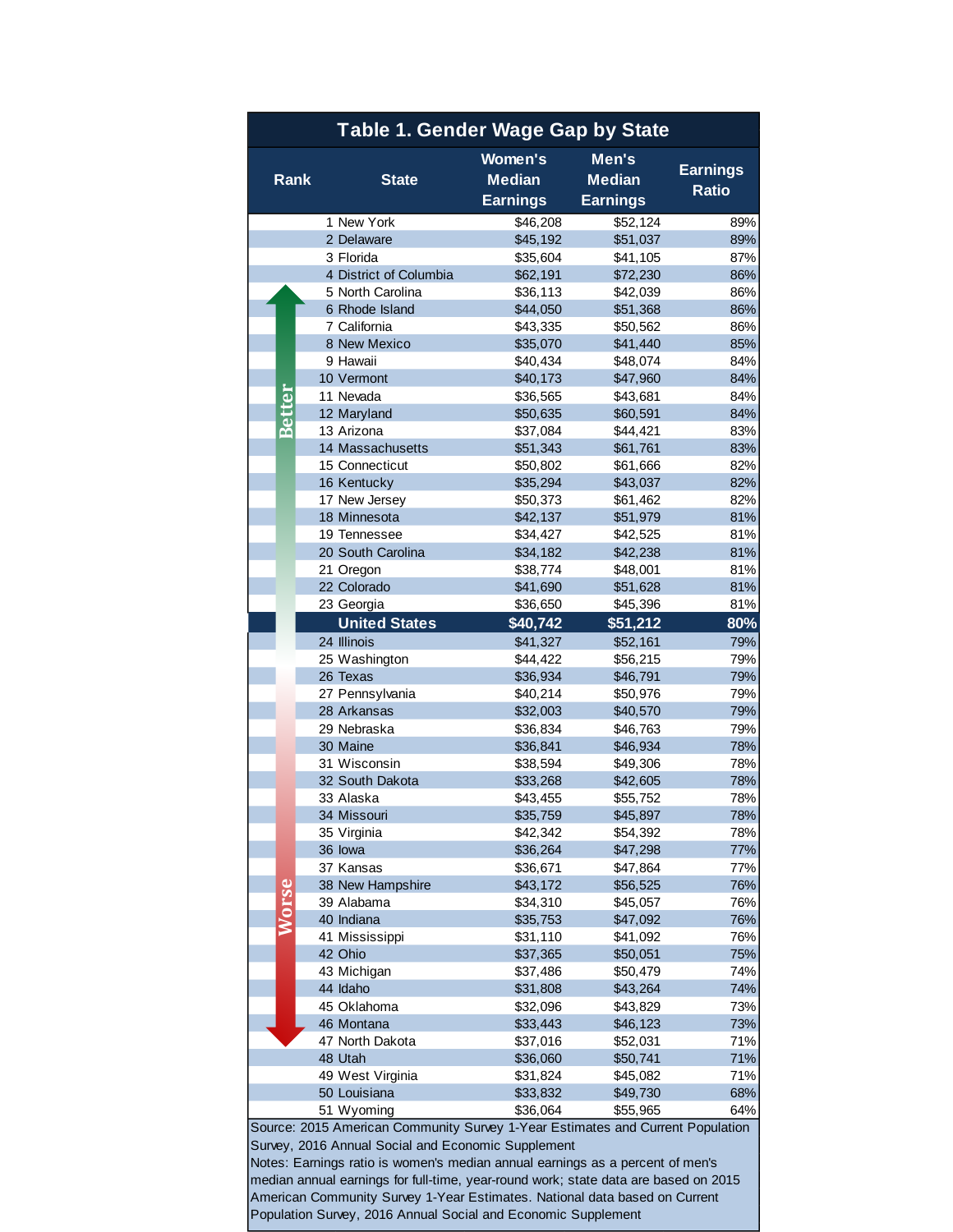### **Table 2. Gender Wage Gap by Race and Ethnicity**

### **Ratio of Women's Earnings to White Men's Earnings**

| <b>State</b>                                                 | <b>White Women</b> | <b>Hispanic Women Black Women</b> |     | <b>Asian Women</b> |  |  |  |  |
|--------------------------------------------------------------|--------------------|-----------------------------------|-----|--------------------|--|--|--|--|
| Alabama                                                      | 73%                | 50%                               | 58% | 74%                |  |  |  |  |
| Alaska                                                       | 77%                | 59%                               | 62% | 53%                |  |  |  |  |
| Arizona                                                      | 81%                | 62%                               | 77% | 90%                |  |  |  |  |
| Arkansas                                                     | 77%                | 55%                               | 68% | 76%                |  |  |  |  |
| California                                                   | 84%                | 56%                               | 82% | 94%                |  |  |  |  |
| Colorado                                                     | 79%                | 58%                               | 70% | 75%                |  |  |  |  |
| Connecticut                                                  | 79%                | 49%                               | 61% | 84%                |  |  |  |  |
| Delaware                                                     | 86%                | 61%                               | 72% | 103%               |  |  |  |  |
| District of Columbia                                         | 81%                | 50%                               | 55% | 77%                |  |  |  |  |
| Florida                                                      | 84%                | 68%                               | 70% | 86%                |  |  |  |  |
| Georgia                                                      | 79%                | 51%                               | 65% | 76%                |  |  |  |  |
| Hawaii                                                       | 88%                | 69%                               | 74% | 75%                |  |  |  |  |
| Idaho                                                        | 73%                | 52%                               | 94% | 75%                |  |  |  |  |
| <b>Illinois</b>                                              | 75%                | 52%                               | 68% | 93%                |  |  |  |  |
| Indiana                                                      | 74%                | 55%                               | 67% | 78%                |  |  |  |  |
| lowa                                                         | 77%                | 58%                               | 62% | 68%                |  |  |  |  |
| Kansas                                                       | 76%                | 54%                               | 66% | 74%                |  |  |  |  |
| Kentucky                                                     | 77%                | 58%                               | 68% | 78%                |  |  |  |  |
| Louisiana                                                    | 68%                | 52%                               | 49% | 60%                |  |  |  |  |
| Maine                                                        | 79%                | 71%                               | 59% | 69%                |  |  |  |  |
| Maryland                                                     | 79%                | 49%                               | 72% | 86%                |  |  |  |  |
| Massachusetts                                                | 79%                | 51%                               | 62% | 82%                |  |  |  |  |
| Michigan                                                     | 76%                | 58%                               | 64% | 96%                |  |  |  |  |
| Minnesota                                                    | 80%                | 54%                               | 61% | 72%                |  |  |  |  |
| Mississippi                                                  | 75%                | 57%                               | 57% | 71%                |  |  |  |  |
| Missouri                                                     | 77%                | 61%                               | 68% | 81%                |  |  |  |  |
| Montana                                                      | 73%                | 53%                               | 63% | 78%                |  |  |  |  |
| Nebraska                                                     | 77%                | 56%                               | 65% | 70%                |  |  |  |  |
| Nevada                                                       | 80%                | 60%                               | 73% | 77%                |  |  |  |  |
| New Hampshire                                                | 77%                | 64%                               | 66% | 74%                |  |  |  |  |
| New Jersey                                                   | 77%                | 47%                               | 64% | 96%                |  |  |  |  |
| <b>New Mexico</b>                                            | 79%                | 65%                               | 71% | 86%                |  |  |  |  |
| New York                                                     | 81%                | 58%                               | 69% | 85%                |  |  |  |  |
| North Carolina                                               | 81%                | 50%                               | 67% | 83%                |  |  |  |  |
| North Dakota                                                 | 71%                | 52%                               | 62% | 75%                |  |  |  |  |
| Ohio                                                         | 76%                | 61%                               | 65% | 86%                |  |  |  |  |
| Oklahoma                                                     | 73%                | 52%                               | 63% | 67%                |  |  |  |  |
| Oregon                                                       | 79%                | 53%                               | 70% | 81%                |  |  |  |  |
| Pennsylvania                                                 | 78%                | 57%                               | 69% | 82%                |  |  |  |  |
| Rhode Island                                                 | 82%                | 53%                               | 59% | 73%                |  |  |  |  |
| South Carolina                                               | 78%                | 55%                               | 59% | 70%                |  |  |  |  |
| South Dakota                                                 | 76%                | 61%                               | 62% | 68%                |  |  |  |  |
| <b>Tennessee</b>                                             | 78%                | 54%                               | 69% | 86%                |  |  |  |  |
| Texas                                                        | 77%                | 55%                               | 72% | 100%               |  |  |  |  |
| Utah                                                         | 69%                | 49%                               | 54% | 71%                |  |  |  |  |
| Vermont                                                      | 85%                | 80%                               | 76% | 58%                |  |  |  |  |
| Virginia                                                     | 77%                | 55%                               | 62% | 89%                |  |  |  |  |
| Washington                                                   | 76%                | 49%                               | 64% | 78%                |  |  |  |  |
| West Virginia                                                | 69%                | 58%                               | 61% | 105%               |  |  |  |  |
| Wisconsin                                                    | 78%                | 53%                               | 62% | 65%                |  |  |  |  |
| Wyoming                                                      | 66%                | 54%                               | 56% | 67%                |  |  |  |  |
| Source: 2011-2015 American Community Survey 5-Year Estimates |                    |                                   |     |                    |  |  |  |  |

Notes: Earnings ratio is women's median annual earnings as a percent of white non-Hispanic men's median annual earnings for full-time, year-round work; "White" refers to "White Alone"; "Black" refers to "Black or African American alone"; "Hispanic" refers to "Hispanic or Latino"; "Asian" refers to "Asian Alone"; data are for those 16 years and over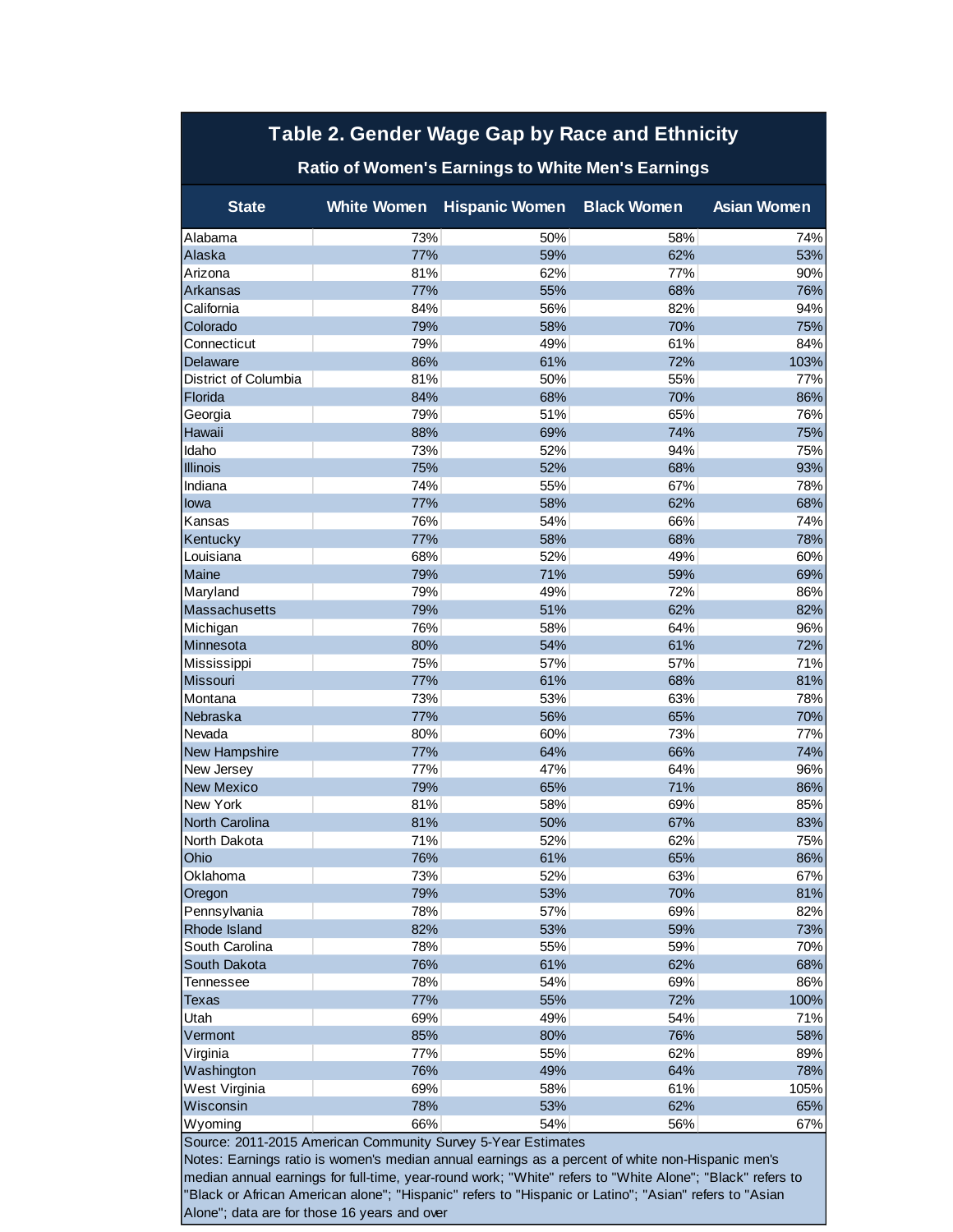

## **Gender Wage Gap Varies Widely by State**

Source: JEC Democratic Staff Calculations based 2015 American Community Survey 1-Year Estimate and 2016 Annual Social and Economic Supplement of the Current Populaiton Stuvey.

Note: State data based on 2015 American Community Survey 1-Year Estimates. National data based on Current<br>Population Survey, 2016 Annual Social and Economic Supplement; gender wage gaps are earnings disparities between<br>men